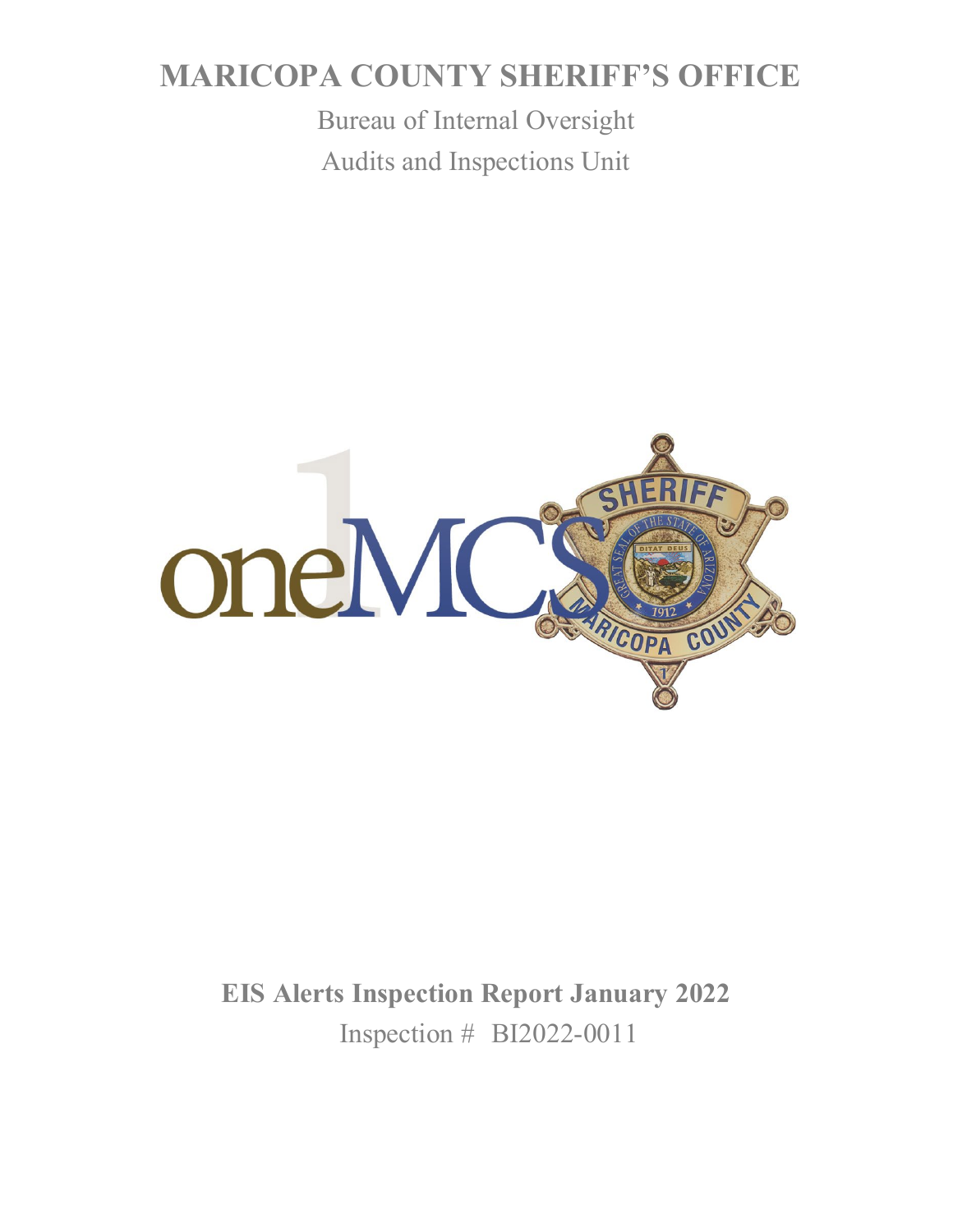The Bureau of Internal Oversight (BIO), Audits and Inspections Unit (AIU) will conduct inspections of the Early Identification System (EIS) Alerts on a monthly basis. The purpose of the inspection is to ensure compliance with Office Policies and to promote proper supervision. To achieve this, the Court Monitor Team, through the Court Implementation Division, selected a sample of 15 EIS Alerts (or all if less than 15) closed/completed during the month being inspected. These selected alerts will be provided to the AIU. To ensure consistent inspections, the *EIS Alerts Inspection Matrix* developed by the AIU will be utilized to inspect the provided sample.

### **Matrix Procedure:**

Utilize the *EIS Alerts Inspection Matrix* to ensure that the selected EIS Alerts are returned to the Early Intervention Unit (EIU) in the required timeframe.

### **Criteria:**

MCSO Policy GB-2, *Command Responsibility* MCSO Policy GH-5, *Early Identification System* (EIS)

### **Conditions:**

After AIU received 5 closed EIS Alert cases selected by the Court Monitor Team, a review of the IAPro Early Identification case management system was conducted for each of the EIS Alerts in the provided sample.

The inspection results for 5 EIS Alerts completed/closed during January 2022:

| <b>Inspection Element</b>                                                                                                                                          | Not In<br>Compliance | In<br>Compliance | <b>Total</b><br><b>Inspected</b> | <b>Compliance Rate</b> |
|--------------------------------------------------------------------------------------------------------------------------------------------------------------------|----------------------|------------------|----------------------------------|------------------------|
| Alert addressed, closed, and returned to EIU<br>within 30 calendar days as required by policy                                                                      |                      | 4                | 5                                | 80.00%                 |
| For Alerts not completed within 30 days,<br>determine if an extension was requested by the<br>assigned division and if the extension request<br>was granted by EIU | 0                    |                  |                                  | 100.00%                |
| If an extension was granted, the Alert was<br>completed and submitted within 30 days of new<br>due date                                                            |                      | 0                |                                  | 100.00%                |
| <b>Compliance for EIS Alerts completed/Closed</b><br>during January 2022                                                                                           |                      | 4                | 5                                | 80.00%                 |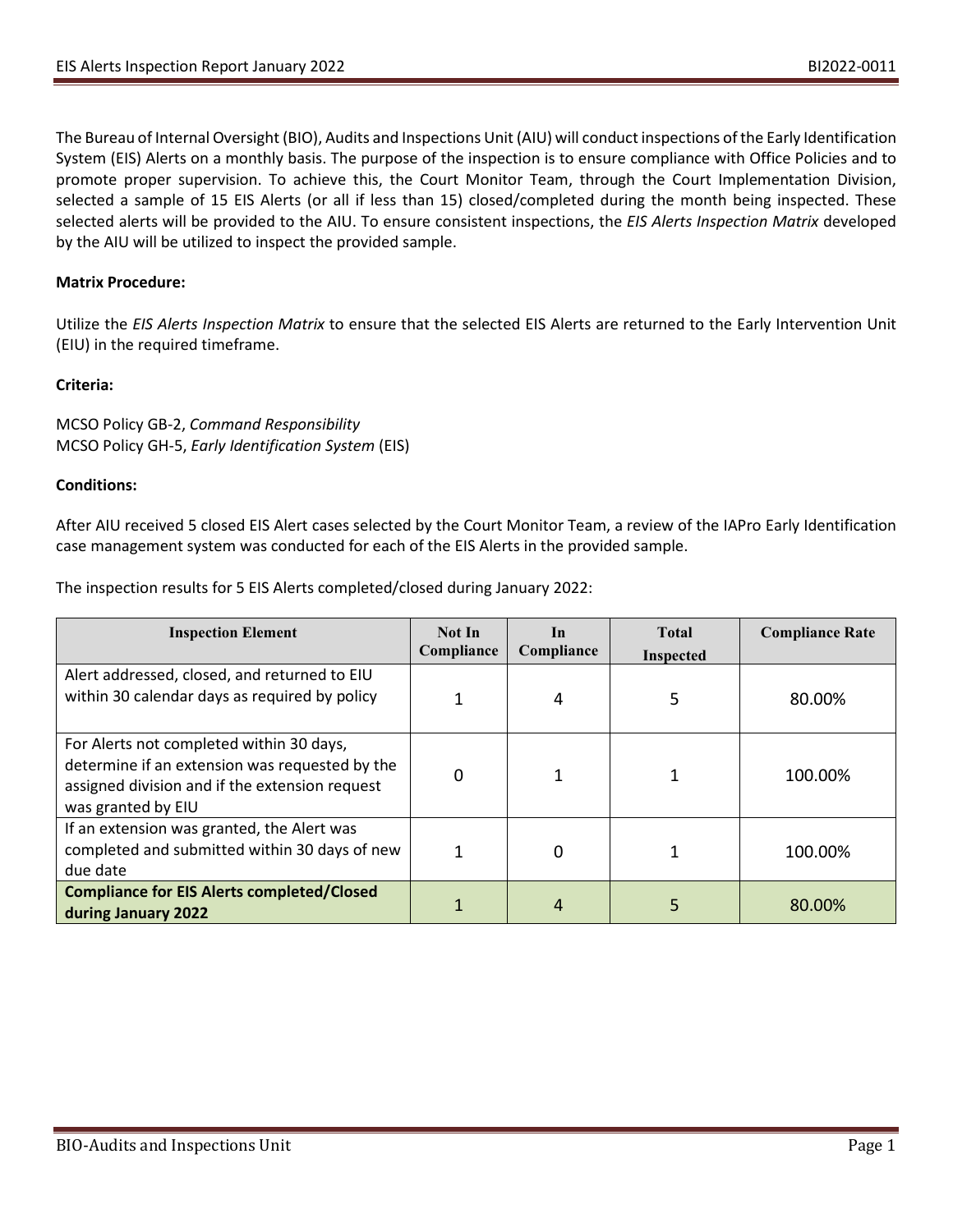The following table describes approved actions taken by the supervisor and if an administrative investigation is indicated:

| <b>EA Number</b> | <b>Alert Number</b> | <b>Interventions Initiated by</b> | <b>Administrative Investigation in</b> |
|------------------|---------------------|-----------------------------------|----------------------------------------|
|                  |                     | Command                           | <b>Progress</b>                        |
| EA2021-0083      | Alert2021-0085      | Meeting with Supervisor           | No                                     |
| EA2021-0118      | Alert2021-0118      | Meeting with Supervisor           | Yes                                    |
| EA2021-0146      | Alert2021-0147      | No Further Action                 | Yes                                    |
| EA2021-0185      | Alert2021-0185      | No Further Action                 | Yes                                    |
| EA2022-0005      | Alert2022-0004      | No Further Action                 | No                                     |

**The following perceived deficiencies were identified during the inspection process and require that a BIO Action Form be completed.** 

## District I (1 BIO Action Form):

### Compliancy Deficiency

| <b>Division</b>                                                                                                                                                                                                                       | <b>EA Number</b> | <b>Alert Number</b> | <b>Deficient Employee</b> | <b>Current Supervisor</b> |  |
|---------------------------------------------------------------------------------------------------------------------------------------------------------------------------------------------------------------------------------------|------------------|---------------------|---------------------------|---------------------------|--|
| District I                                                                                                                                                                                                                            | EA2021-0083      | Alert2021-0085      | Captain                   | Chief                     |  |
| <b>Deficiency</b>                                                                                                                                                                                                                     |                  |                     |                           |                           |  |
| The EIS Alert was not returned to EIU within 30 days of initial assignment. (GH-5.5. Q)<br>Lieutenant had the alert for 19 days<br>Captain had the alert for 24 days<br>** Employee has no pervious BAF's for EIS Alert Inspections** |                  |                     |                           |                           |  |

**Unless noted above in the deficiency table, there was no prior BIO Action Forms similar in nature for the perceived deputy deficiencies.**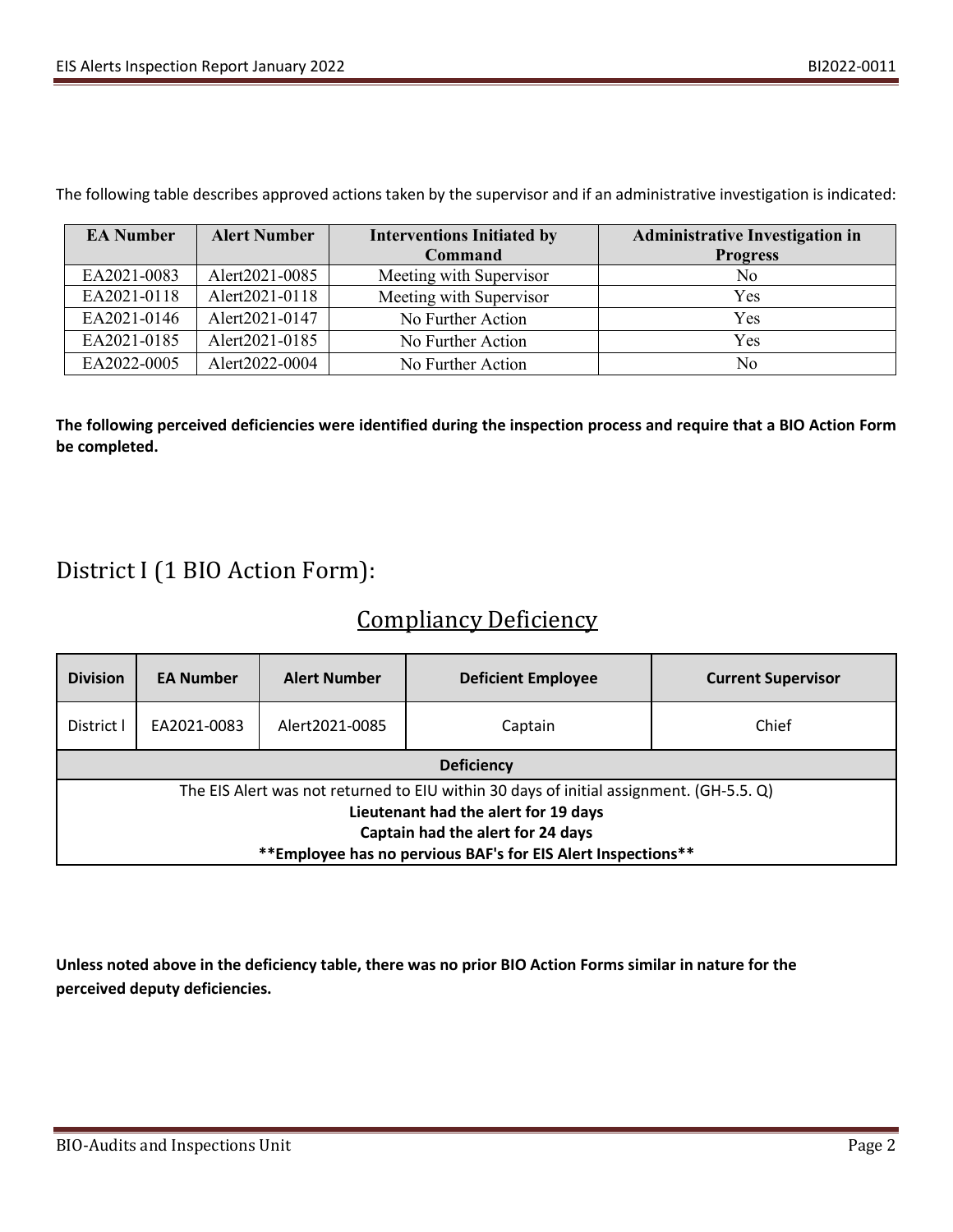**Results:**

- 80.00% or 4 out of 5 EIS Alerts had no deficiencies  $(4 \div 5 = 80.00\%)$ .
- The overall result is 8.88% decrease in compliance from the December 2021 inspection.



### **Action Required:**

With the resulting 80.00% compliance for Inspection BI2022-0011 a total of **1 BIO Action Form** is requested from the affected division. The forms shall be completed utilizing Blue Team.